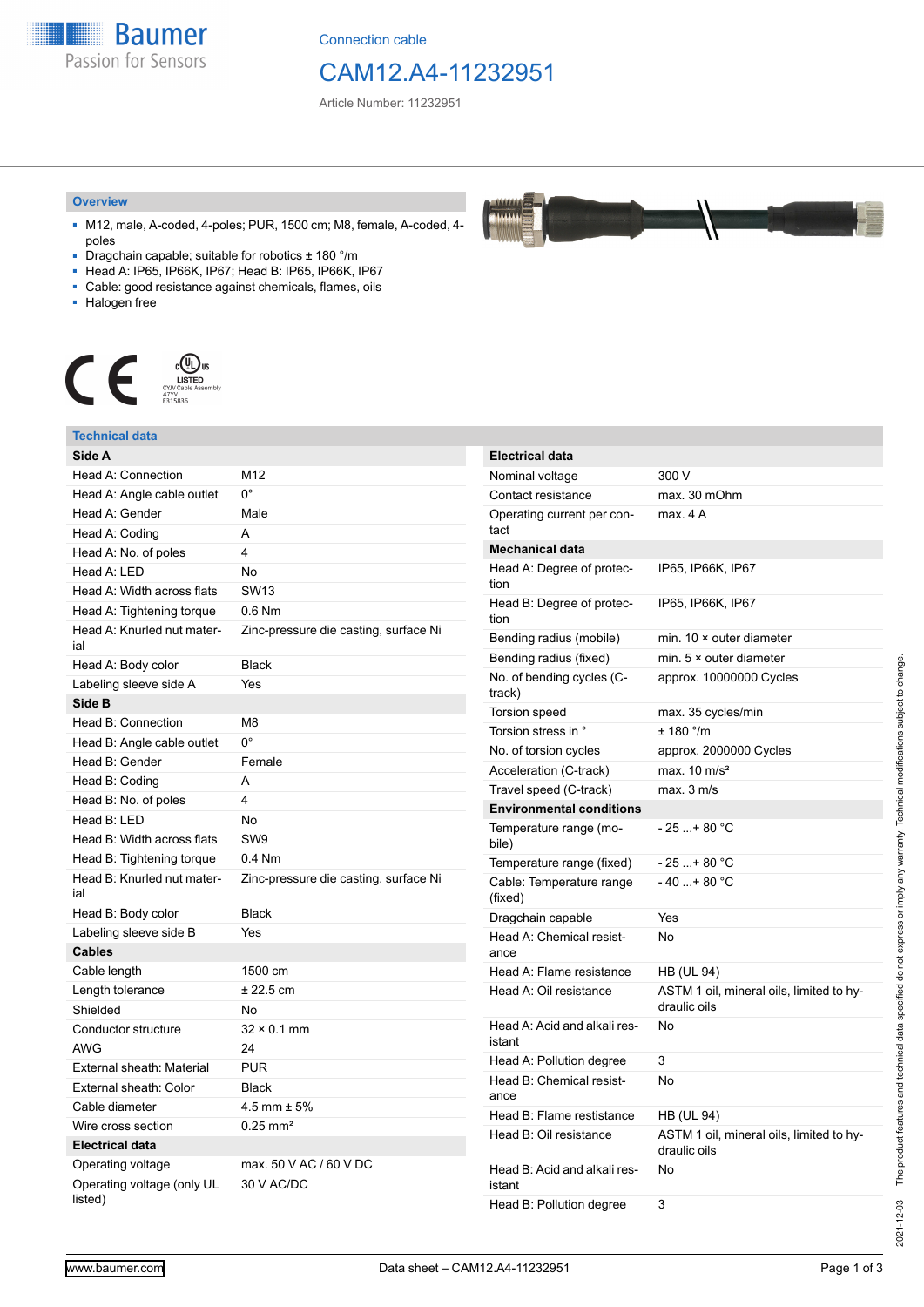

Connection cable

## CAM12.A4-11232951

Article Number: 11232951

#### **Technical data**

**Technical drawing**

**Side A**

#### **Environmental conditions**

Cable: Chemical resistance Good (DIN EN 60811-404)

Cable: Flame resistance Conform UL 1581 §1090 (H); CSA FT2; IEC 60332-2-2

#### **Environmental conditions**

Cable: Silicone-free Yes

Cable: Oil resistance Good (DIN EN 60811-404)

#### **Side B**

**Coding**

#### **Technical drawing**





### **Coding**